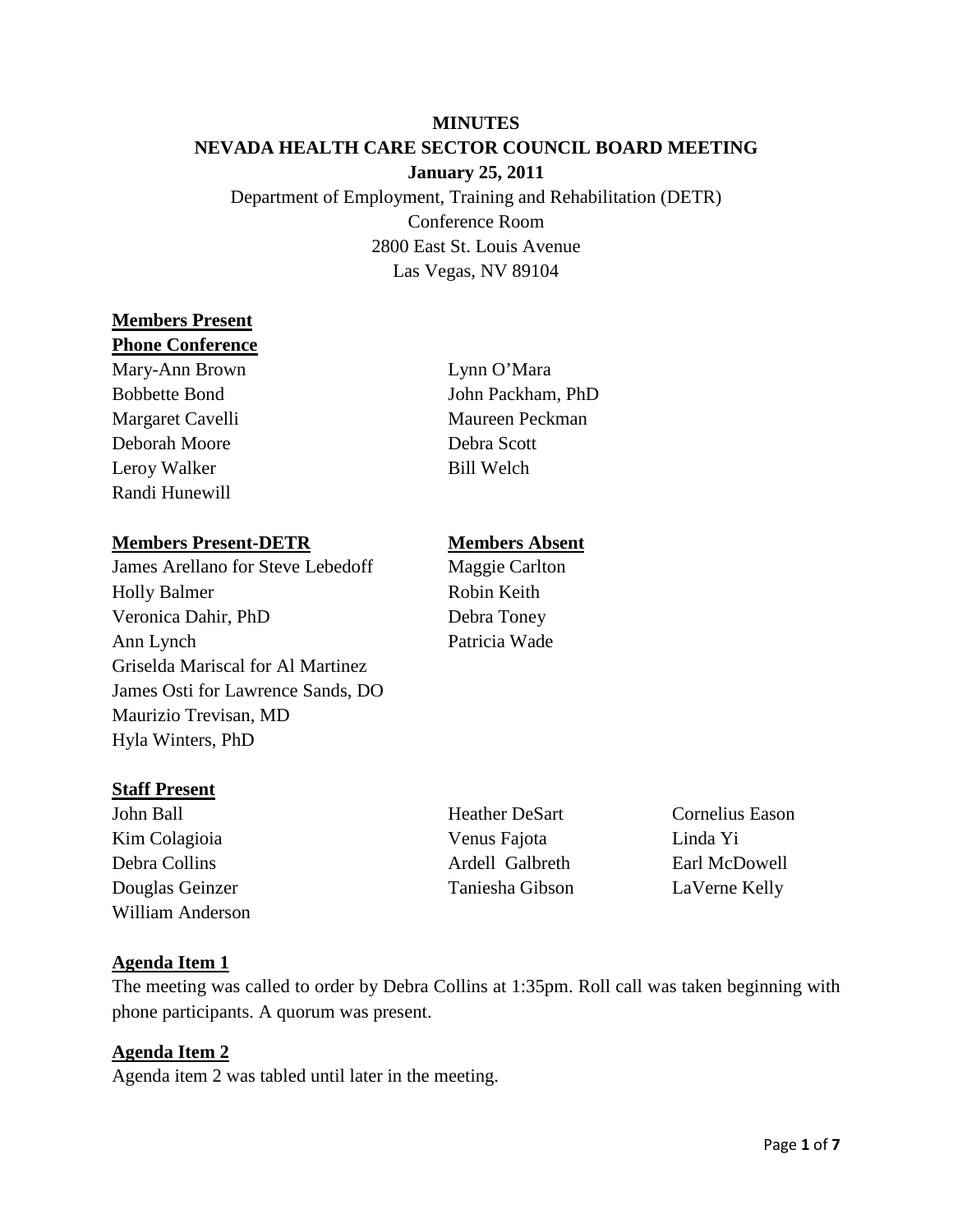## **Agenda Item 3- Presentations**

#### **Mr. William Anderson**

Mr. William Anderson, Chief Economist for DETR (Department of Employment, Training, and Rehabilitation) was introduced by Debra Collins. Mr. Anderson explained that he hoped to achieve two goals during his presentation. They include providing an overview of healthcare occupations within Nevada and a common set of background information allowing the Board to move forward to meet the grant objectives.

Mr. Anderson provided a copy of the most recent (December 2010) DETR press release packet reviewing Nevada's current unemployment and job growth rates. The report shows that Nevada's economy has stabilized within the last six months with a current unemployment rate of 14.5% placing Nevada with the highest rate in the nation.

#### Mr. Anderson presented a report entitled:

## *Labor Market Information: A Technical Report for the Health Care Sector Council*

The hope is that this report will become a "living document" that with updating allow the Board to look at an alternative prospective as they move forward with their mission. The report was divided in five sections: (1) a broad overview, (2) an industry overview, (3) staffing patterns, (4) top ten occupations and (5) a look forward. The tool used to assimilate this date was EMSI (Economic Modeling Specialists, Inc.) which provides instantaneous access to labor information.

Under section one, *broad overview*, the data showed that there are 1.1 million industry jobs currently in the state of Nevada representing a 6% growth since 2002. In 2010 the average earning per worker was \$42,500. Further data shows food and services provide the largest number of jobs within the state. Healthcare and social assistance is the fourth largest employer in Nevada with currently 91,000 Nevadans employed in this category.

In section two of the report, *industry overview*, location quotient was utilized to assemble the data. Location quotient is a way of quantifying how concentrated a particular industry, cluster, occupation or demographic group is in a region as compared to the nation. Currently the location quotient shows healthcare occupations in Nevada well below (approximately 1/3) the national average. (see page 3 of report)

The second tool used to compile this report was "shift share analysis" which attempts to determine how much of regional job growth can be attributed to national trends and how much is due to unique regional factors. The report shows there was rapid job growth in healthcare jobs with approximately 10,000 jobs above and beyond the expected job growth. Conversely the construction and the hospitality job share decreased significantly in Nevada vs. the nation.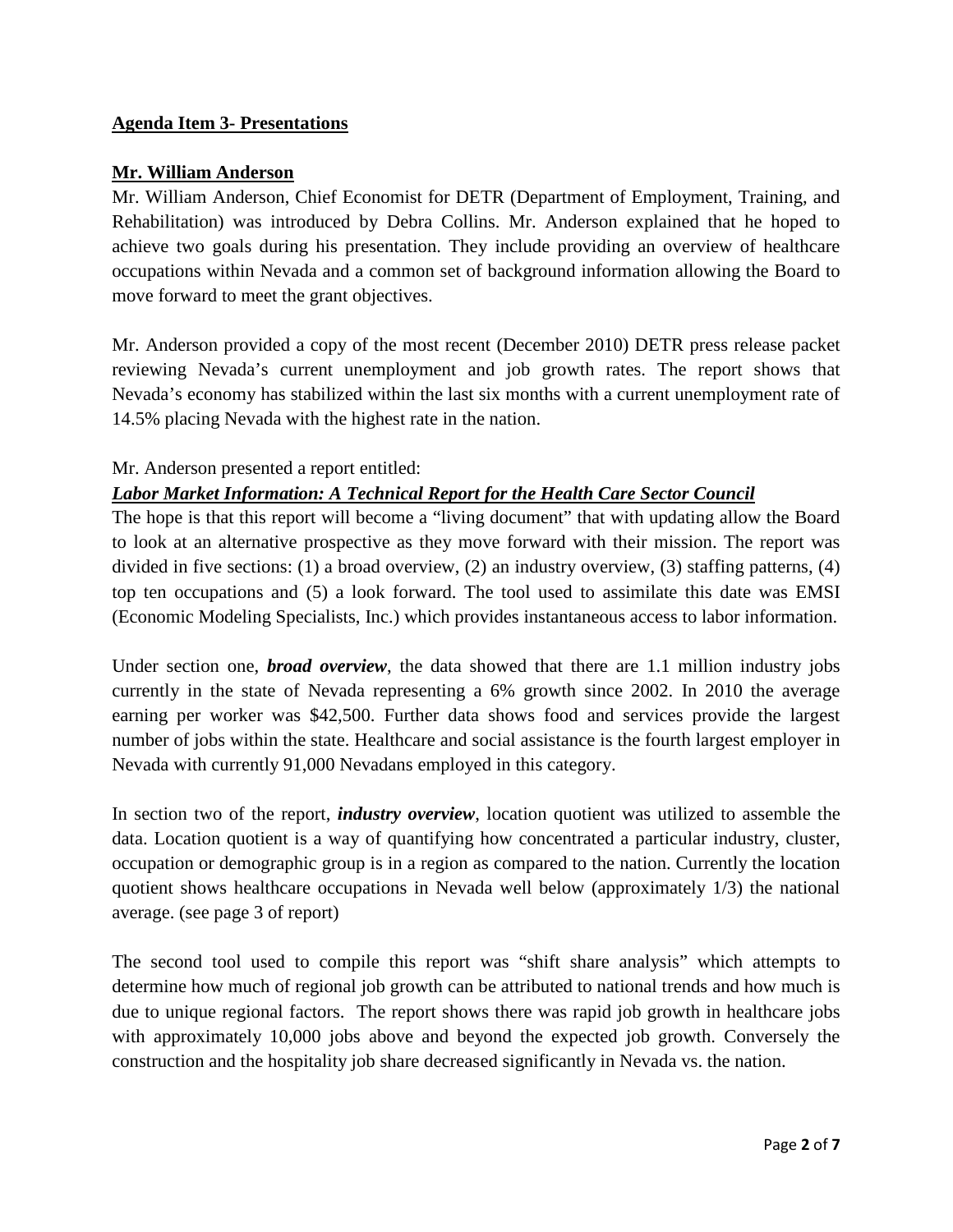A question arose from the group asking if it would be possible to look at the data from 2007 vs. 2002 and compare it to 2010. Mr. Anderson agreed to provide this data at the next meeting feeling it will paint a more realistic picture and things will appear even worse than the data from 2002 vs. 2010. Mr. Anderson will replicate his analysis using 2007 data as to narrow the time focus for structural analysis.

In section three of the report, *staffing patterns*, mapping was generated for industries according to NAICS codes. The report shows that registered nurses, home health aides, personal and home care aids and medical assistants are the fastest growing occupations in the state. Registered nurses led the field with a 38% increase in jobs. It was noted by a Board member that some nurses hold more than one job. The clarification was made that this report is counting positions not people.

In section four of the report, *top ten occupations*, an occupational change summary was included showing that the national economy as a whole grew by 14% while the regional total grew by 22%, probably attributable to population growth. It was noted in the report that although there are 15,820 registered nursing jobs there are about 23,000 nurses holding active RN licenses in the state of Nevada. Further surveying will need to be done as we are comparing "apples and oranges" resulting in a discrepancy.

In the final section of the report, *a look forward*, 2010 vs. 2020 projections show that there will be a 21% growth of healthcare positions in the nation while Nevada will have a 17% growth. This will result in a need for 18% more nurses, 44% more home health aides, 23% more medical assistants, 40% more personal and home care aides and 16% more physicians and surgeons. These positions will be population driven. Although Nevada's population is projected to continue to slow the State population growth has fallen below growth in the nation resulting in an under representation in healthcare employment needing to be addressed.

## **John Packham, PhD**

Debra Collins recognized John Packham, PhD Director of Health Policy Research at the University Of Nevada School Of Medicine... Dr. Packham stated that he had several objectives for his presentation to the group. They include a discussion of the key health workforce questions and needs in Nevada, some physical reports from the Center, a report on current projects and identification of gaps and challenges requiring further research.

Some of the key workforce questions and needs in Nevada include the (1) supply and demand of health personnel, (2) health workforce composition-particularly age and cultural competency,

(3) geographic distribution, (4) state training capacity and output of physicians, nurses and other healthcare workers, (5) monitoring the impact of change in health systems and public policy on health workforce supply and demand, particularly, insurance coverage expansions contained in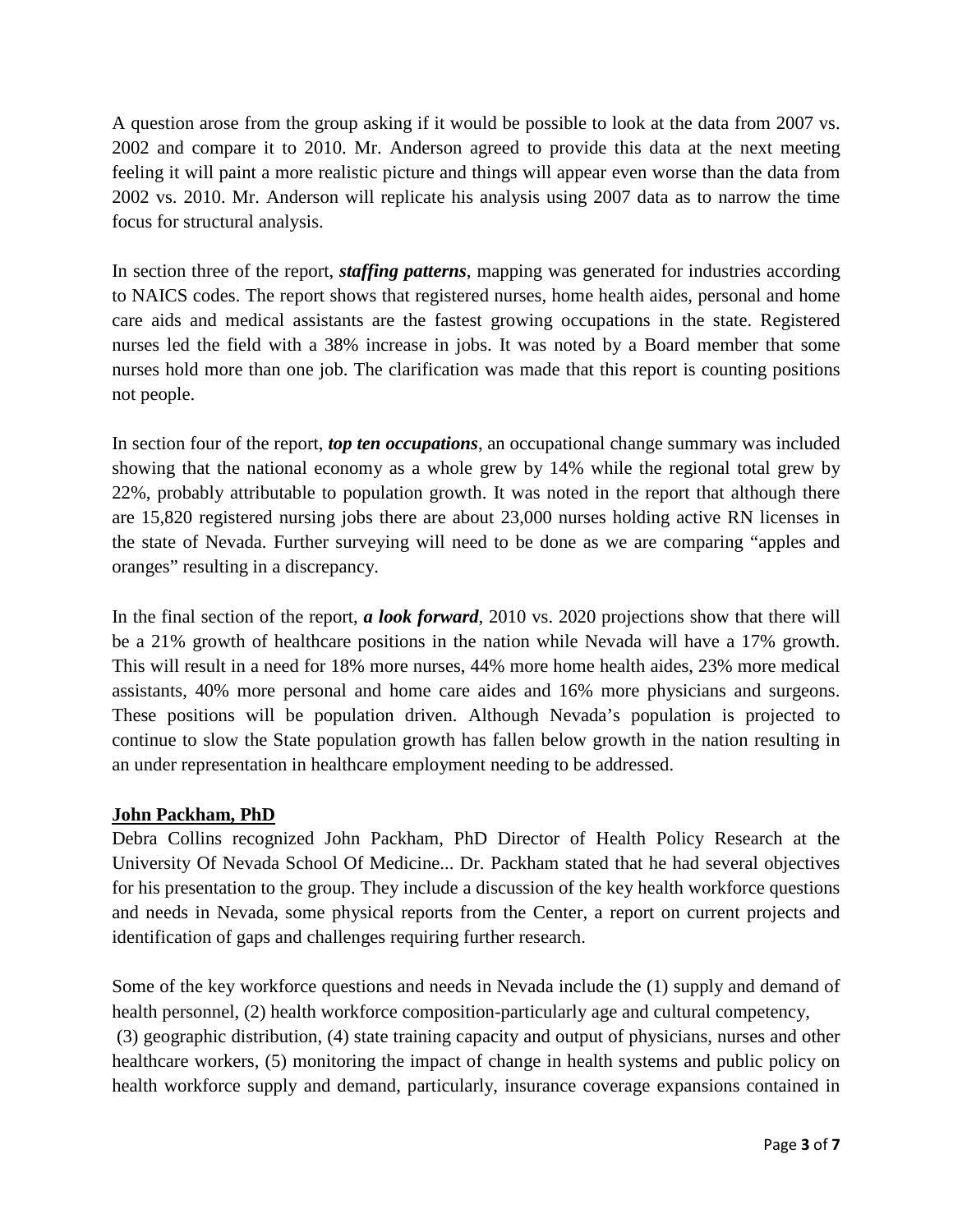the ACA (Affordable Care Act) and (6) conversely assessing the impact of the current and projected health workforce on healthcare access, cost, and quality in Nevada.

The Center for Education and Health Services Outreach (CEHSO) at the UNSOM undertakes a wide range of health workforce research and policy analysis aiming to become a trusted source of date and information on the health workforce in Nevada.

Some focal areas of research include: (1) biennial production of the Nevada Rural and Frontier Health Data Book, (2) an annual survey of physicians completing UNSOM residencies and fellowships, (3) ongoing surveys of incoming and graduation student of NSHE nursing programs, (4) analysis of the physician, nursing, and oral health workforce in Nevada, analysis of the economic impact of hospitals and the health sector on local, regional, and state economies,

(5) community health needs and financial health service feasibility assessments for rural hospitals and communities, and a wide range of technical assistance to hospitals and other healthcare providers.

Data was also presented data on the number of licensed health professionals per 100,000 population in Nevada-2010, location of the safety net hospitals and clinics throughout the state, physician supply in Nevada (2008), Nevada's ranking nationally in physician supply (45th) and data regarding the post-residency plans of UNSOM Residents and Fellows.

Dr. Packham also discussed current projects and collaborations including his work with the Nevada Healthcare Sector Council Board. He ended his presentation with a discussion of the research challenges in Nevada, and the forces and wild cards influencing the demand for physicians in Nevada. Dr. Packham concluded by asking that the Board direct any information that he or Mr. Anderson may have missed in addressing the grant objective to them via email. Dr. Packham stated that he and Mr. Anderson will share drafts of their work with the Board for input and that Nevada is well positioned to receive an implementation grant, which would be enormously beneficial to the State for the work and activity it would support.

#### **Veronica Dahir, PhD**

Debra Collins recognized Veronica Dahir PhD, Senior Survey Manager-Center for Research Design & Analysis. Dr. Dahir is responsible for the evaluation component of the grant. However, the entire Board has a part in meeting the seven objectives of the grant as outlined on pages 7-10 of the grant proposal found at the back of the binder. The following are responsible for:

- Objective #1 William Anderson
- Objective #2 John Packham, Veronica Dahir, and William Anderson
- Objective #3 Debra Collins
- Objective #4 Maurizio Trevisan
- Objective #5 Maurizio Trevisan
- Objective #6 Debra Collins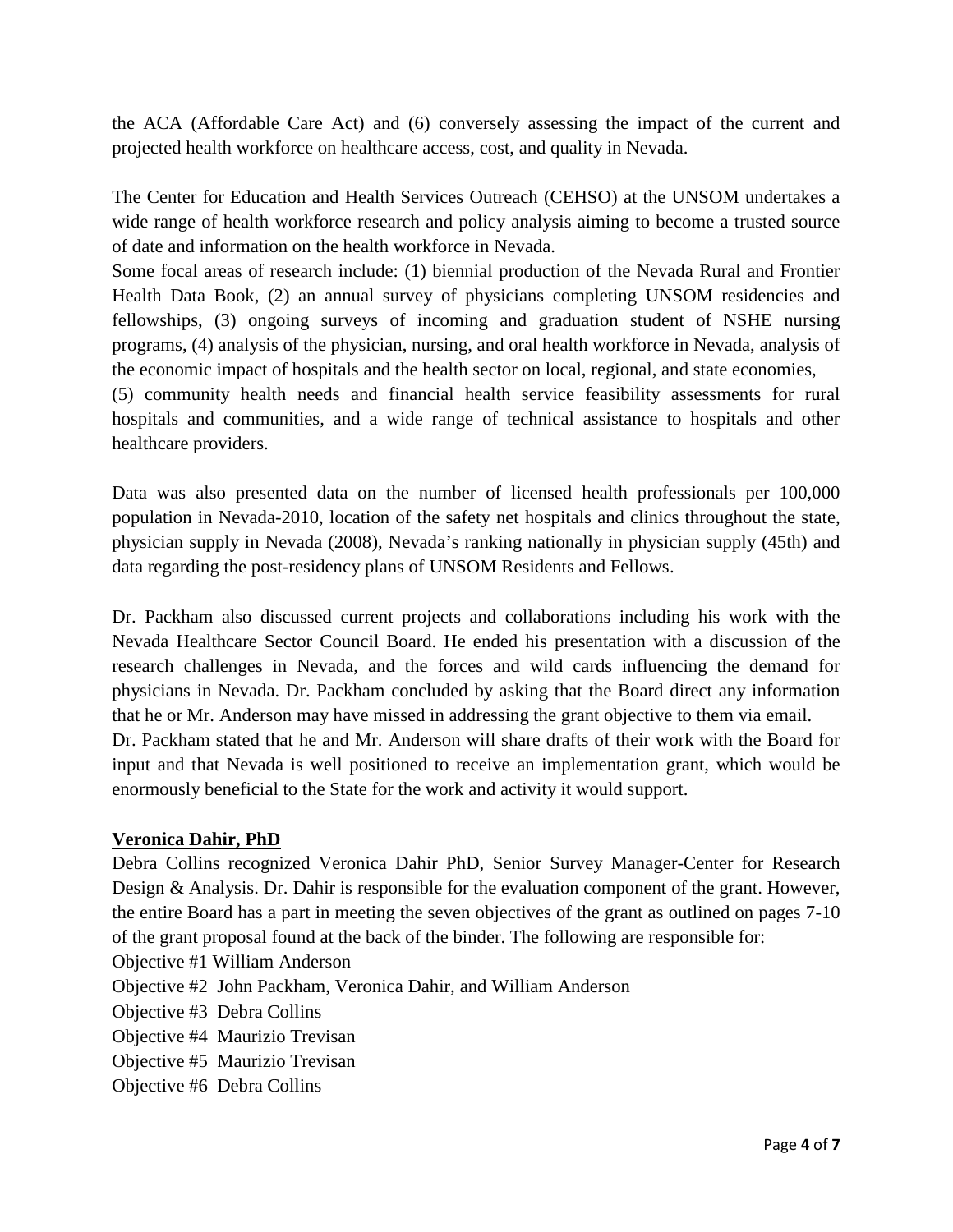Objective #7 John Packham, Veronica Dahir, Linda Yi

Dr. Dahir reminded the Board that in the grant proposal HRSA was advised the objectives would be completed by 6-15-11 but the real deadline is one month prior in order to assimilate the data and prepare the report. The RFP for the implementation grant will be released in late spring or early summer and although the grant extends through the end of September all data for the planning grant will need to be collected by 5-15-2011.

#### **Maurizio Trevisan, MD**

Dr. Trevisan was asked by Dr. Dahir to outline the help he needs in order to meet the objectives of the grant for which he is responsible.

Dr. Trevisan began by outlining the objectives for which he is responsible. These include: objective 4--*describe the academic and healthcare industry skill standards for high school graduation, for entry into postsecondary education, and for various credentials and licensure and* objective 5**—***describe State secondary and postsecondary education and training policies, models, or practices for the health care sector, including career information and guidance counseling.*

The information required for the objectives is not in a system repository. The challenges these objectives present is that the definition of "health profession" is very broad and that 150 healthcare professions exist within the system. (see attached handout) Dr.Trevisan recommended the establishment of a task force to work on this issue which would have double value. This will allow the Board to focus on specific healthcare professions and then contact each individual program to obtain the necessary information, an extremely labor intensive process.

The Board agreed to focus on the data received from Dr. Packham and Mr. Anderson to select the healthcare professions to investigate. The ad hoc committee will be composed of Drs. Trevisan, Winters, and Packham, Douglas Geinzer, Lawrence Mathias, Debra Collins and Linda Yi. The group will meet tomorrow morning at 0900.

#### **Debra Collins**

Debra Collins was asked by Dr. Dahir to outline the help she needs to complete objectives 3 and 6 of the grant.

Debra Collins is responsible for objective 3*-identify existing Federal, State and private resources to recruit, educate or train, and retain a skilled healthcare workforce and* objective 6-*identify Federal or State policies or rules to developing a coherent and comprehensive healthcare force development strategy and barriers and a plan to resolve these barriers.*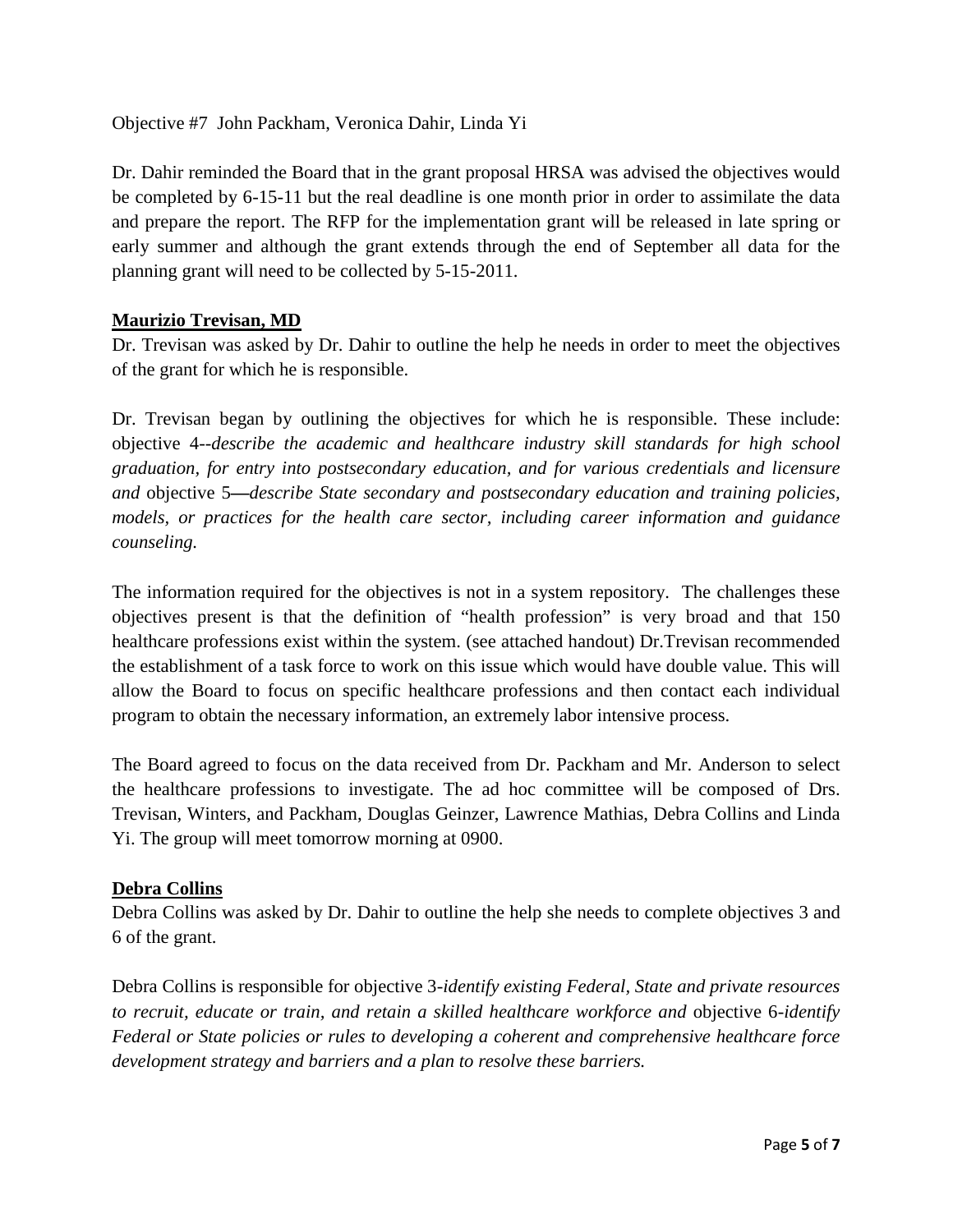The tasks under objective 3 include the *development of a recruitment, retention and education task committee*. The following Board members volunteered to be on this committee: Debra Scott Randi Hunewill, Deborah Moore, Douglas Geinzer and Mary Ann Brown. (recruitment portion) It was also suggested that Katherine Cylke or Dr. Sue Ullrich's expertise would be valuable to the committee.

The tasks under objective 6 *include the development of a subcommittee to research and identify state policies that are barriers to the streamlining of health professional licensure and credentialing procedures.* Debra Scott, Lawrence Mathias, Ann Lynch and Maureen Peckham all volunteered to be on this subcommittee.

Meetings for these two subcommittees will be convened shortly.

## **Linda Yi**

Linda Yi was introduced by Debra Collins as the Project Director for the HRSA Planning Grant.

## **Lynn O'Mara**

Lynn O'Mara, State HIT Coordinator of the Department of Health and Human Services discussed the Health Information Technology for Economic and Clinical Heath (HITECH) Act.

This purpose of this act as part of the stimulus funding is to provide total electronic management of health information and its secure exchange among and between health care consumers, providers and payers. Nevada received a \$6 million grant for the development and advancement of infrastructure for HIE across health care systems, providers and payers.

A 20 member HIT Task Force was established to provide important feedback from a diverse group of HIT/E stakeholders. Two critical human resources components for successful HER adoption and HIE sustainability include the readiness of healthcare providers to use the systems and a labor pool of trained IT and Health IT professionals to services and maintain the necessary network systems, hardware and software.

Toward that end the College of Southern Nevada has a HIT Associate Degree in place and has received a two year sub grant to recruit and enroll 150 students/year to provide ONC (Office of the National Coordinator for HIT) approved training.

Federal estimates indicate that 50,000 additional IT and Health IT professionals/workers will be needed over the next five years to implement and maintain HIE and HER systems. By 2016 Nevada will require an IT workforce of approximately 5,500 workers. The size of the current workforce is unknown but is estimated at 1/3 of the 2016 projections.